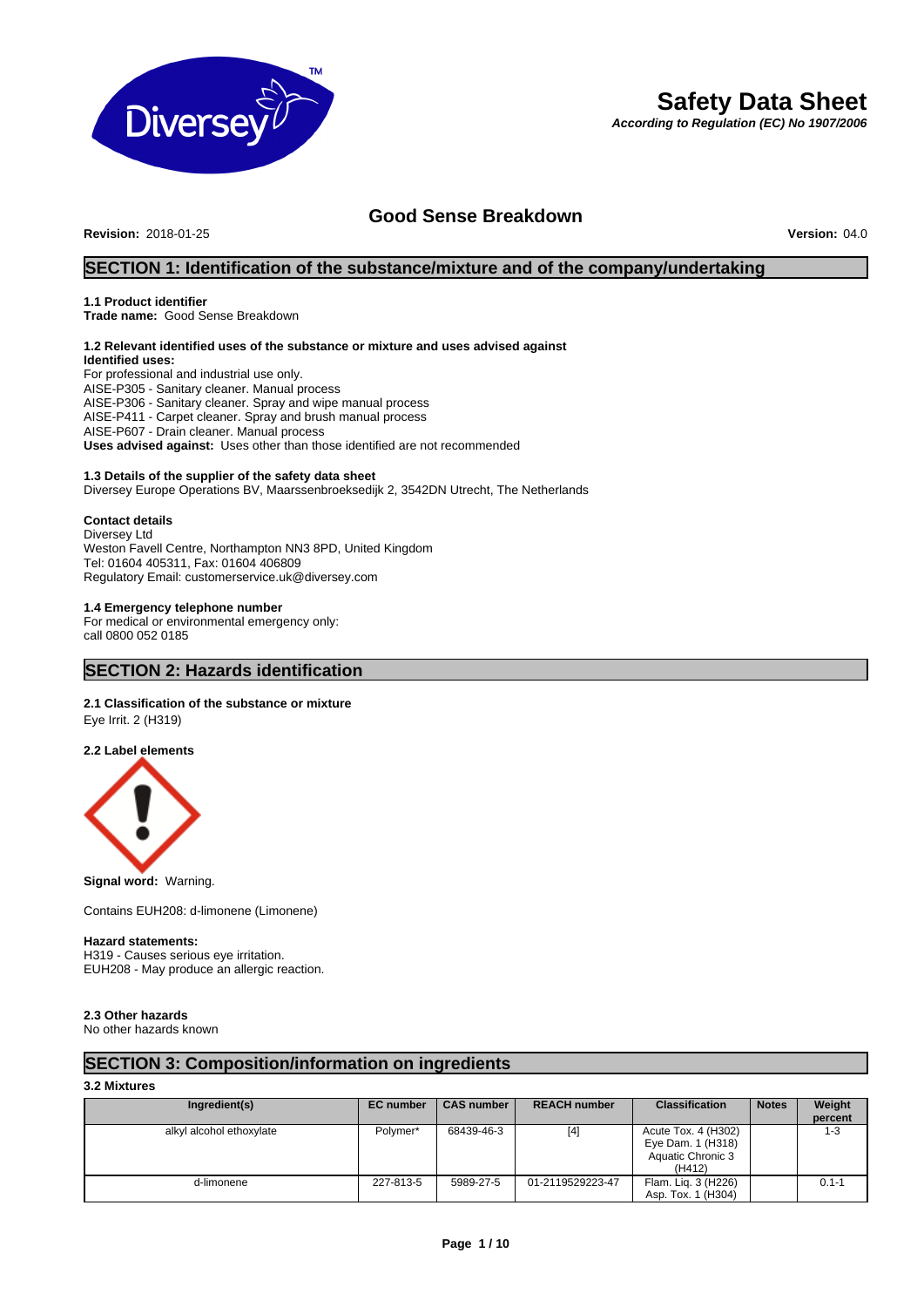|  |  | Skin Irrit. 2 (H315)<br>Skin Sens. 1B (H317)<br>Aquatic Acute 1 (H400)<br>Aquatic Chronic 1 |  |
|--|--|---------------------------------------------------------------------------------------------|--|
|  |  | (H410)                                                                                      |  |

\* Polymer.

Workplace exposure limit(s), if available, are listed in subsection 8.1.

[1] Exempted: ionic mixture. See Regulation (EC) No 1907/2006, Annex V, paragraph 3 and 4. This salt is potentially present, based on calculation, and included

for classification and labelling purposes only. Each starting material of the ionic mixture is registered, as required.

[2] Exempted: included in Annex IV of Regulation (EC) No 1907/2006. [3] Exempted: Annex V of Regulation (EC) No 1907/2006.

[4] Exempted: polymer. See Article 2(9) of Regulation (EC) No 1907/2006.

For the full text of the H and EUH phrases mentioned in this Section, see Section 16.

# **SECTION 4: First aid measures**

| 4.1 Description of first aid measures                           |                                                                                                                                                                                                                              |
|-----------------------------------------------------------------|------------------------------------------------------------------------------------------------------------------------------------------------------------------------------------------------------------------------------|
| Inhalation:                                                     | Get medical attention or advice if you feel unwell.                                                                                                                                                                          |
| Skin contact:                                                   | Wash skin with plenty of lukewarm, gently flowing water. If skin irritation occurs: Get medical advice<br>or attention.                                                                                                      |
| Eve contact:                                                    | Hold eyelids apart and flush eyes with plenty of lukewarm water for at least 15 minutes. Remove<br>contact lenses, if present and easy to do. Continue rinsing. If irritation occurs and persists, get<br>medical attention. |
| Ingestion:                                                      | Immediately drink 1 glass of water. Never give anything by mouth to an unconscious person. Get<br>medical attention or advice if you feel unwell.                                                                            |
| Self-protection of first aider:                                 | Consider personal protective equipment as indicated in subsection 8.2.                                                                                                                                                       |
| 4.2 Most important symptoms and effects, both acute and delayed |                                                                                                                                                                                                                              |
| Inhalation:                                                     | No known effects or symptoms in normal use.                                                                                                                                                                                  |
| <b>Skin contact:</b>                                            | No known effects or symptoms in normal use.                                                                                                                                                                                  |

#### **Eye contact:** Causes severe irritation. **Ingestion:** No known effects or symptoms in normal use.

**4.3 Indication of any immediate medical attention and special treatment needed**

No information available on clinical testing and medical monitoring. Specific toxicological information on substances, if available, can be found in section 11.

# **SECTION 5: Firefighting measures**

#### **5.1 Extinguishing media**

Carbon dioxide. Dry powder. Water spray jet. Fight larger fires with water spray jet or alcohol-resistant foam.

#### **5.2 Special hazards arising from the substance or mixture**

No special hazards known.

#### **5.3 Advice for firefighters**

As in any fire, wear self contained breathing apparatus and suitable protective clothing including gloves and eye/face protection.

# **SECTION 6: Accidental release measures**

#### **6.1 Personal precautions, protective equipment and emergency procedures**

No special measures required.

#### **6.2 Environmental precautions**

Do not allow to enter drainage system, surface or ground water. Dilute with plenty of water.

#### **6.3 Methods and material for containment and cleaning up**

Absorb with liquid-binding material (sand, diatomite, universal binders, sawdust).

#### **6.4 Reference to other sections**

For personal protective equipment see subsection 8.2. For disposal considerations see section 13.

# **SECTION 7: Handling and storage**

#### **7.1 Precautions for safe handling**

**Measures to prevent fire and explosions:** No special precautions required.

#### **Measures required to protect the environment:**

For environmental exposure controls see subsection 8.2.

#### **Advices on general occupational hygiene:**

Handle in accordance with good industrial hygiene and safety practice. Keep away from food, drink and animal feeding stuffs. Do not mix with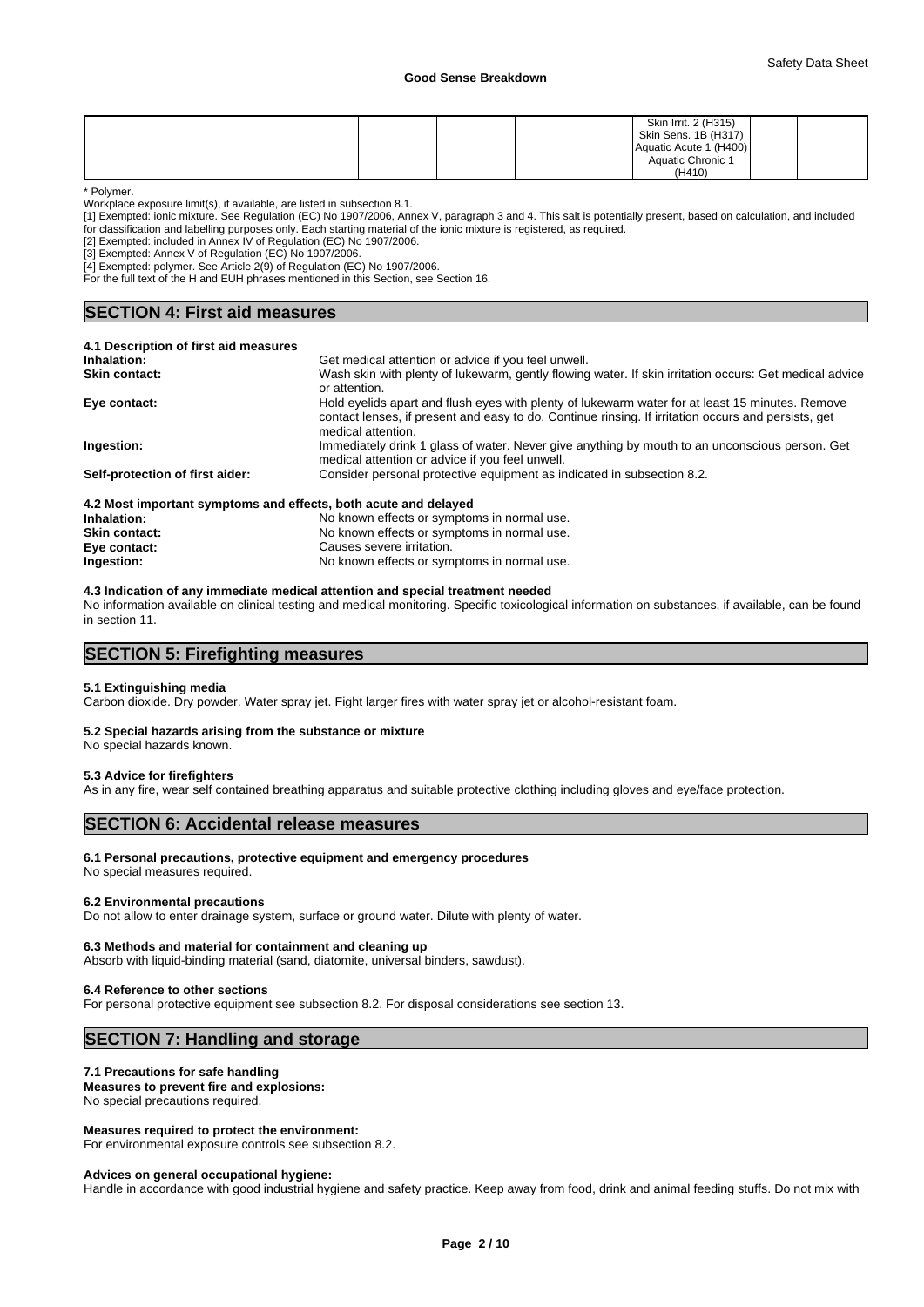other products unless adviced by Diversey. Wash hands before breaks and at the end of workday. Wash face, hands and any exposed skin thoroughly after handling. Take off immediately all contaminated clothing. Use personal protective equipment as required. Use only with adequate ventilation. See chapter 8.2, Exposure controls / Personal protection.

#### **7.2 Conditions for safe storage, including any incompatibilities**

Store in accordance with local and national regulations. Store in a closed container. Keep only in original container. For conditions to avoid see subsection 10.4. For incompatible materials see subsection 10.5.

#### **7.3 Specific end use(s)**

No specific advice for end use available.

# **SECTION 8: Exposure controls/personal protection**

#### **8.1 Control parameters Workplace exposure limits**

Air limit values, if available:

Biological limit values, if available:

Additional exposure limits under the conditions of use, if available:

# **DNEL/DMEL and PNEC values**

**Human exposure** DNEL oral exposure - Consumer (mg/kg bw)

| Ingredient(s)            | <b>Short term - Local</b><br>effects | <b>Short term - Systemic</b><br>effects | Long term - Local<br>effects | I Long term - Systemic I<br>effects |
|--------------------------|--------------------------------------|-----------------------------------------|------------------------------|-------------------------------------|
| alkyl alcohol ethoxylate |                                      |                                         |                              |                                     |
| d-limonene               |                                      |                                         |                              | 4.76                                |

#### DNEL dermal exposure - Worker

| Ingredient(s)            | Short term - Local<br>effects   | <b>Short term - Systemicl</b><br>effects (mg/kg bw) | Long term - Local<br>effects | <b>I Long term - Systemic I</b><br>effects (mg/kg bw) |  |
|--------------------------|---------------------------------|-----------------------------------------------------|------------------------------|-------------------------------------------------------|--|
| alkyl alcohol ethoxylate |                                 |                                                     |                              |                                                       |  |
| d-limonene               | $0.222$ ma/cm <sup>2</sup> skin |                                                     | No data available            |                                                       |  |

DNEL dermal exposure - Consumer

| Ingredient(s)            | <b>Short term - Local</b><br>effects | <b>Short term - Systemicl</b><br>effects (mg/kg bw) | Long term - Local<br>effects | I Long term - Systemic I<br>effects (mg/kg bw) |
|--------------------------|--------------------------------------|-----------------------------------------------------|------------------------------|------------------------------------------------|
| alkyl alcohol ethoxylate |                                      |                                                     |                              |                                                |
| d-limonene               | ma/cm <sup>2</sup> skin<br>0.111     |                                                     | No data available            |                                                |

#### DNEL inhalatory exposure - Worker (mg/m<sup>3</sup>) )

| Ingredient(s)            | <b>Short term - Local</b><br>effects | <b>Short term - Systemic</b><br>effects | Long term - Local<br>effects | <b>I Long term - Systemic I</b><br>effects |
|--------------------------|--------------------------------------|-----------------------------------------|------------------------------|--------------------------------------------|
| alkyl alcohol ethoxylate |                                      |                                         |                              |                                            |
| d-limonene               |                                      |                                         |                              | 33.3                                       |

DNEL inhalatory exposure - Consumer (mg/m<sup>3</sup>)  $)$ 

| Ingredient(s)            | Short term - Local<br>effects | <b>Short term - Systemic</b><br>effects | Long term - Local<br>effects | I Long term - Systemic<br>effects |  |
|--------------------------|-------------------------------|-----------------------------------------|------------------------------|-----------------------------------|--|
| alkyl alcohol ethoxylate |                               |                                         |                              |                                   |  |
| d-limonene               |                               |                                         |                              | 8.33                              |  |

#### **Environmental exposure** enmental exp

| Ingredient(s)            | (mg/l) | Surface water, fresh Surface water, marine<br>(mq/l) | Intermittent (mg/l) | Sewage treatment<br>plant (mg/l) |
|--------------------------|--------|------------------------------------------------------|---------------------|----------------------------------|
| alkyl alcohol ethoxylate |        |                                                      |                     |                                  |
| d-limonene               | 0.0054 | 0.00054                                              |                     | ن.                               |

Environmental exposure - PNEC, continued

| Ingredient(s)            | l Sediment. freshwater l<br>(mg/kg) | Sediment, marine<br>(mg/kg) | Soil (mg/kg) | Air (mg/m <sup>3</sup> ) |
|--------------------------|-------------------------------------|-----------------------------|--------------|--------------------------|
| alkyl alcohol ethoxylate |                                     |                             |              |                          |
| d-limonene               | 1.32                                | $\overline{A}$<br>0.13      | 0.262        |                          |

#### **8.2 Exposure controls**

*The following information applies for the uses indicated in subsection 1.2 of the Safety Data Sheet. If available, please refer to the product information sheet for application and handling instructions. Normal use conditions are assumed for this section.*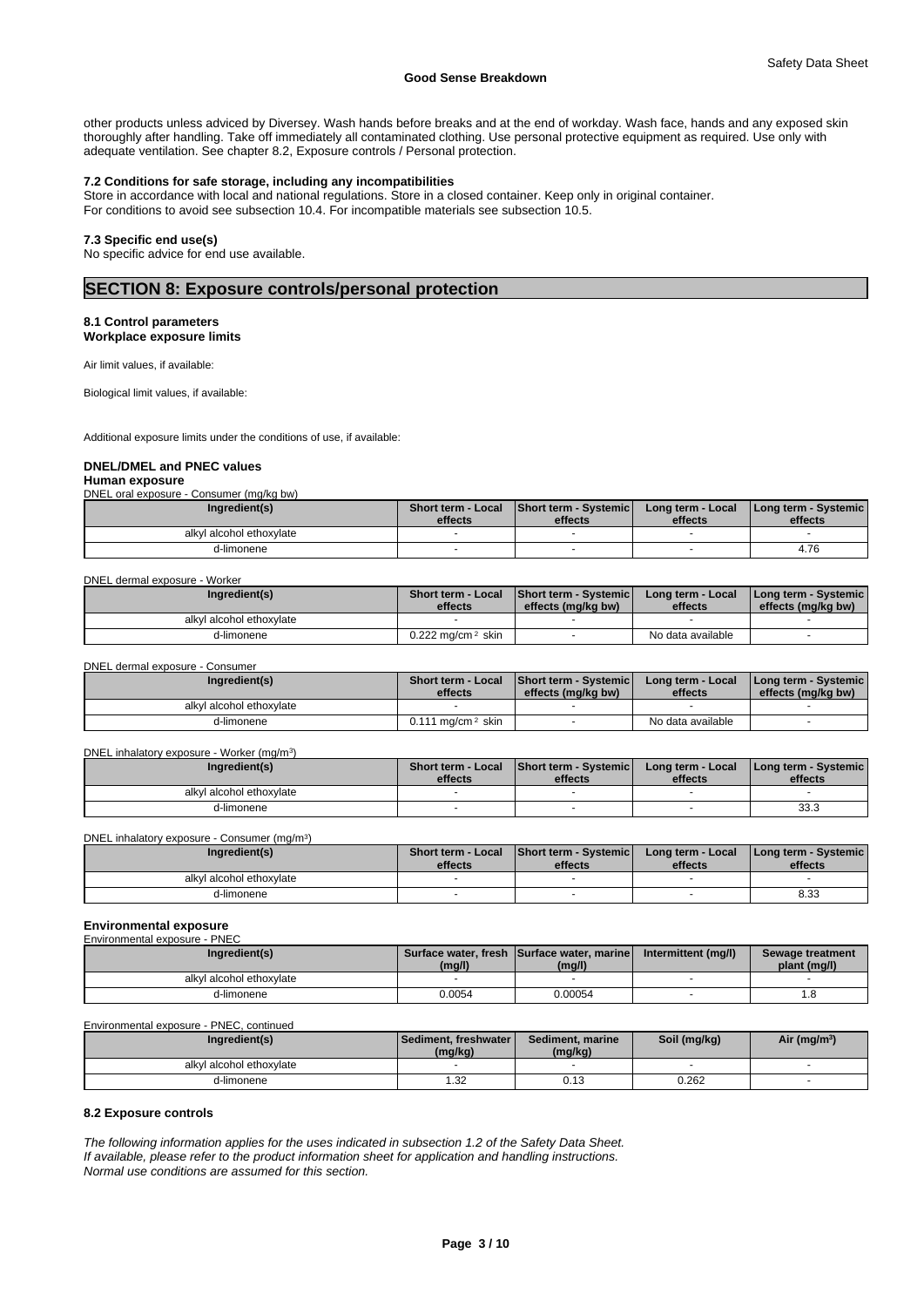*Recommended safety measures for handling the undiluted product:*

| Appropriate engineering controls:    | Provide a good standard of general ventilation. No special requirements under normal use<br>conditions.                                                    |
|--------------------------------------|------------------------------------------------------------------------------------------------------------------------------------------------------------|
| Appropriate organisational controls: | Avoid direct contact and/or splashes where possible. Train personnel.                                                                                      |
| Personal protective equipment        |                                                                                                                                                            |
| Eye / face protection:               | Safety glasses are not normally required. However, their use is recommended in those cases<br>where splashes may occur when handling the product (EN 166). |
| Hand protection:                     | Rinse and dry hands after use. For prolonged contact protection for the skin may be necessary.                                                             |
| <b>Body protection:</b>              | No special requirements under normal use conditions.                                                                                                       |
| <b>Respiratory protection:</b>       | Respiratory protection is not normally required. However, inhalation of vapour, spray, gas or<br>aerosols should be avoided.                               |

**Environmental exposure controls:** No special requirements under normal use conditions.

# **SECTION 9: Physical and chemical properties**

**9.1 Information on basic physical and chemical properties Information in this section refers to the product, unless it is specifically stated that substance data is listed**

**Physical State:** Liquid **Colour:** Hazy, Red **Odour:** Perfumed **Odour threshold:** Not applicable **pH:** ≈ 10 (neat)<br> **Melting point/freezing point (°C):** Not determined<br> **Melting point/freezing point (°C):** Not determined<br> **Melting point/freezing point (°C):** Not determined **Melting point/freezing point (°C):** Not determined Not relevant to class<br> **Point in the line of this product in the product of the See substance data Initial boiling point and boiling range (°C):** Not determined

**Method / remark**

| Substance data, boiling point |  |  |
|-------------------------------|--|--|
|-------------------------------|--|--|

| Ingredient(s)            | Value   | <b>Method</b>    | Atmospheric pressure |  |
|--------------------------|---------|------------------|----------------------|--|
|                          | 10(1)   |                  | (hPa)                |  |
| alkyl alcohol ethoxylate | $-232$  |                  |                      |  |
| d-limonene               | 175-178 | Method not given | 1013                 |  |

*( UN Manual of Tests and Criteria, section 32, L.2 )* **Flash point (°C):** Not applicable. **Sustained combustion:** Not applicable. **Evaporation rate:** Not determined **Not relevant to classification of this product** Not relevant to classification of this product **Flammability (solid, gas):** Not applicable to liquids Upper/lower flammability limit (%): Not determined See substance data

Substance data, flammability or explosive limits, if available:

**Method / remark**

**Method / remark**

**Method / remark**

| redient(s | Lower limit<br>$\frac{10}{4}$ VOIJ<br>70 | <b>Ipper limit</b><br>$(%$ vol' |
|-----------|------------------------------------------|---------------------------------|
| -limonene | v.                                       | v.                              |

#### **Vapour pressure:** Not determined **See substance data** See substance data

Substance data, vapour pressure

| Ingredient(s)                | Value<br>(D <sub>2</sub> ) | <b>Method</b>    | Temperature<br>$\sim$ |
|------------------------------|----------------------------|------------------|-----------------------|
| l alcohol ethoxylate<br>alky | 10                         |                  | $\sim$<br>οı          |
| d-limonene                   | 190-230                    | Method not given | 20                    |

#### **Solubility in / Miscibility with Water:** Fully miscible **Vapour density:** Not determined **Not relevant to classification of this product Relative density:** ≈ 1.003 (20 °C) **Not relevant to classification of this product Relative density:** ≈ 1.003 (20 °C) **Relative density:**  $≈ 1.003 (20 °C)$

Substance data, solubility in water

| Ingredient(s)            | Value     | <b>Method</b>    | Temperature   |
|--------------------------|-----------|------------------|---------------|
|                          | (g/l)     |                  | $(^{\circ}C)$ |
| alkyl alcohol ethoxylate | Soluble   | Method not given |               |
| d-limonene               | Insoluble | Method not given | 20            |

Substance data, partition coefficient n-octanol/water (log Kow): see subsection 12.3

**Decomposition temperature:** Not applicable. **Autoignition temperature:** Not determined

**Method / remark**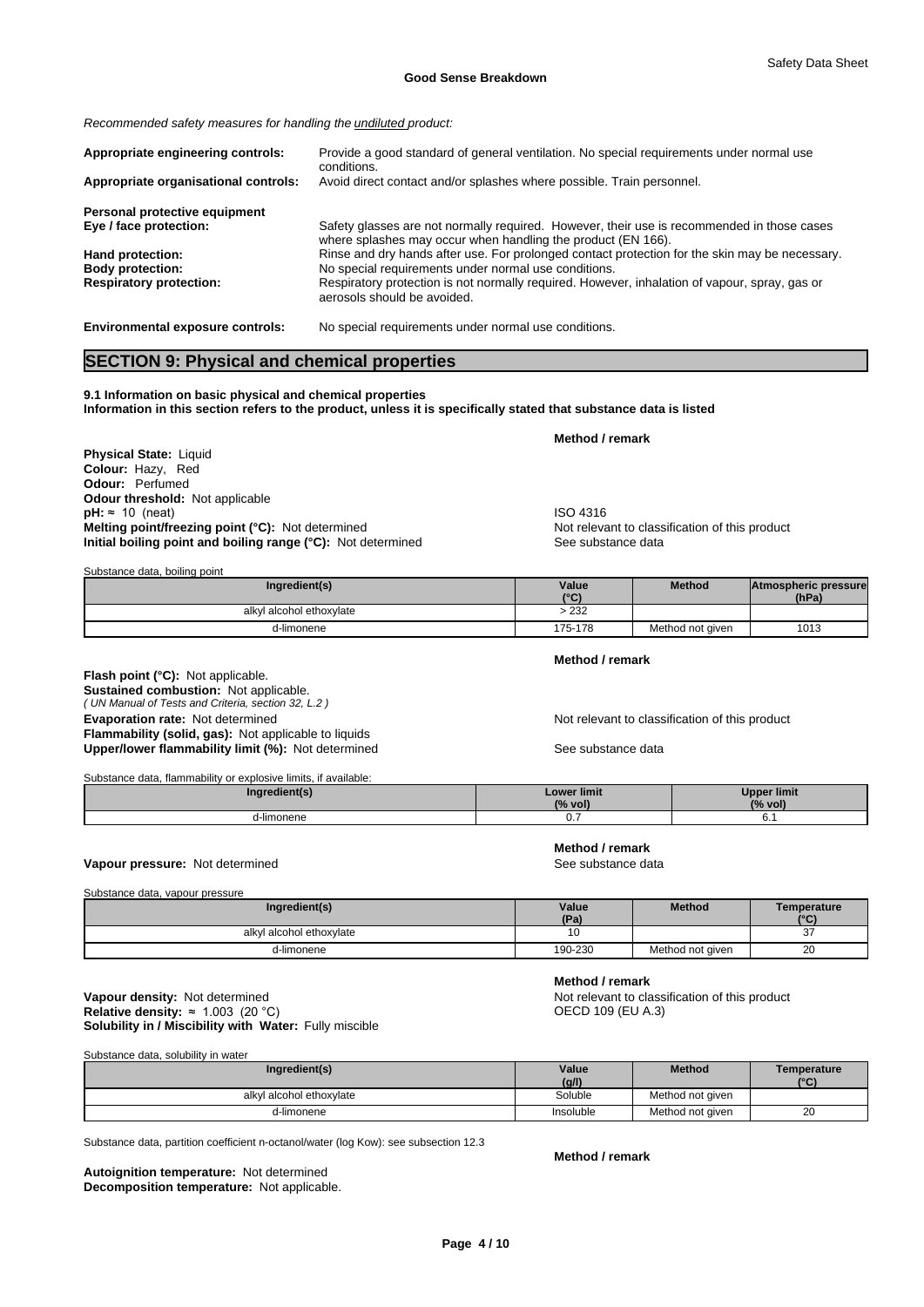**Viscosity:** ≈ mPa.s (20 °C) **Explosive properties:** Not explosive. **Oxidising properties:** Not oxidising.

9.2 Other information<br>Surface tension (N/m): Not determined **Corrosion to metals:** Not corrosive

Substance data, dissociation constant, if available:

# **SECTION 10: Stability and reactivity**

#### **10.1 Reactivity**

No reactivity hazards known under normal storage and use conditions.

#### **10.2 Chemical stability**

Stable under normal storage and use conditions.

#### **10.3 Possibility of hazardous reactions**

No hazardous reactions known under normal storage and use conditions.

#### **10.4 Conditions to avoid**

None known under normal storage and use conditions.

# **10.5 Incompatible materials**

Reacts with acids.

#### **10.6 Hazardous decomposition products**

None known under normal storage and use conditions.

# **SECTION 11: Toxicological information**

### **11.1 Information on toxicological effects**

Mixture data:.

#### **Relevant calculated ATE(s):**

ATE - Oral (mg/kg): >2000

Substance data, where relevant and available, are listed below:.

#### **Acute toxicity** Acute oral toxicity

| Ingredient(s)            | <b>Endpoint</b> | Value<br>(mg/kg) | Species | <b>Method</b>    | <b>Exposure</b><br>time (h) |
|--------------------------|-----------------|------------------|---------|------------------|-----------------------------|
| alkyl alcohol ethoxylate | $LD_{50}$       | $.300 - 2000$    | Rat     | Method not aiven |                             |
| d-limonene               | LD 50           | $-5100$<br>4400  | Rat     | Method not given |                             |

Acute dermal toxicity

| Ingredient(s)            | <b>Endpoint</b> | Value   | Species | <b>Method</b>    | <b>Exposure</b> |
|--------------------------|-----------------|---------|---------|------------------|-----------------|
|                          |                 | (mg/kg) |         |                  | time (h)        |
| alkyl alcohol ethoxylate | $LD_{50}$       | 2000    | Rabbit  | Method not aiven |                 |
| d-limonene               | $LD_{50}$       | 5000    | Rabbit  | Method not given |                 |

#### Acute inhalative toxicity

| Ingredient(s)            | <b>Endpoint</b> | Value<br>(mg/l)      | <b>Species</b> | <b>Method</b> | <b>Exposure</b><br>time (h) |  |
|--------------------------|-----------------|----------------------|----------------|---------------|-----------------------------|--|
| alkyl alcohol ethoxylate |                 | No data<br>available |                |               |                             |  |
| d-limonene               |                 | No data<br>available |                |               |                             |  |

#### **Irritation and corrosivity**

| Skin irritation and corrosivity |              |                |                  |                      |
|---------------------------------|--------------|----------------|------------------|----------------------|
| Ingredient(s)                   | Result       | <b>Species</b> | <b>Method</b>    | <b>Exposure time</b> |
| alkyl alcohol ethoxylate        | Not irritant | Rabbit         | Method not given |                      |
| d-limonene                      | Irritant     | Rabbit         | Method not given |                      |

| Eye irritation and corrosivity |  |
|--------------------------------|--|
|                                |  |

| Inar<br>dient(s                    | Result                       | ecies  | the property of the property of<br>Method | e time. |
|------------------------------------|------------------------------|--------|-------------------------------------------|---------|
| ethoxvlate<br>∴alcohoi e…<br>alkvl | damage<br>Sever <sup>-</sup> | Rabbit | aiven<br>"vietn"<br>                      |         |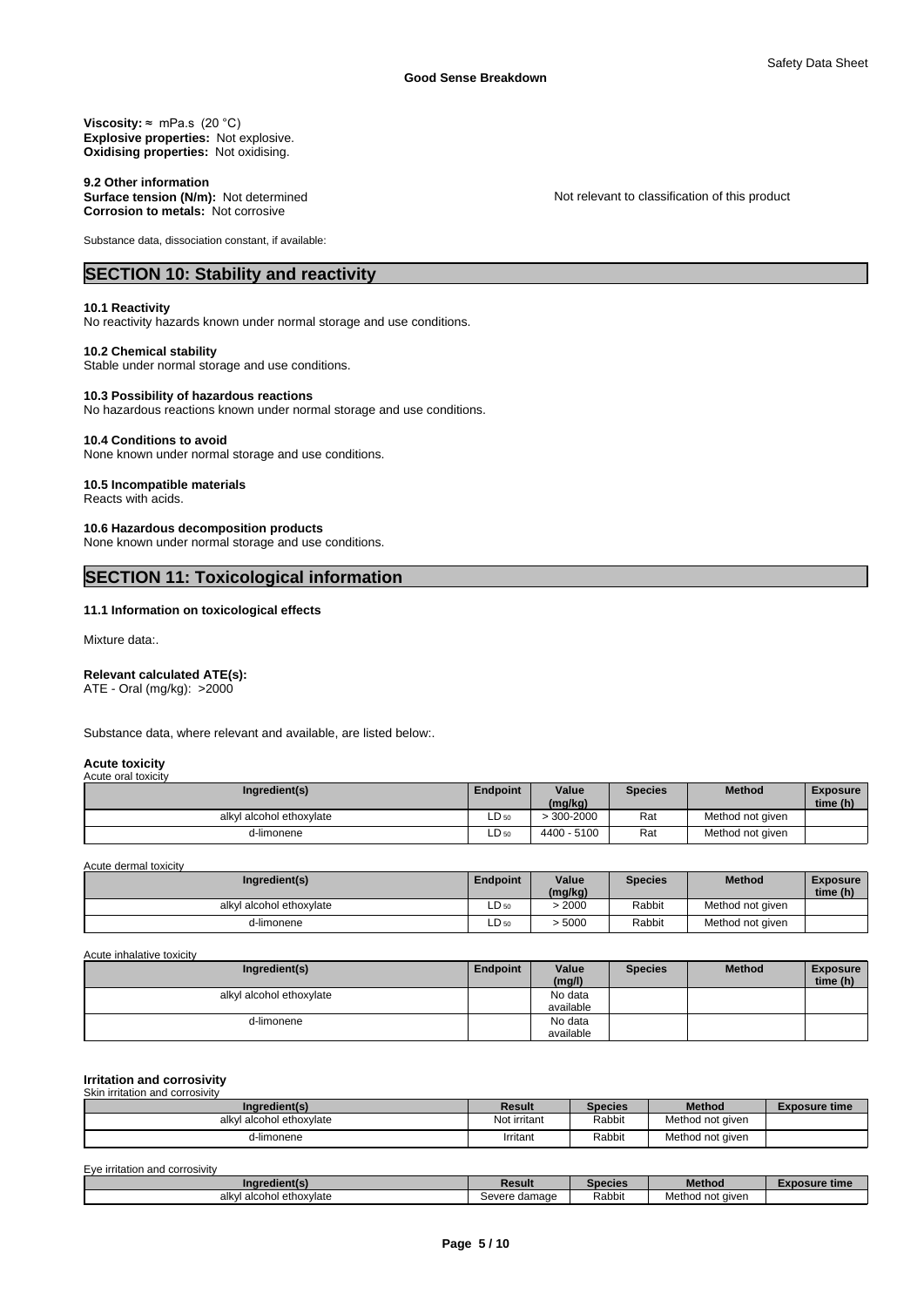| .<br>d-limonene | available i<br>No data |  |  |
|-----------------|------------------------|--|--|

Respiratory tract irritation and corrosivity

| Ingredient(s)            | Result            | <b>Species</b> | <b>Method</b> | <b>Exposure time</b> |
|--------------------------|-------------------|----------------|---------------|----------------------|
| alkyl alcohol ethoxylate | Not irritating to |                |               |                      |
|                          | respiratory tract |                |               |                      |
| d-limonene               | No data available |                |               |                      |

#### **Sensitisation** Sensitisation by skin contact

| <b>PONDICATION DV ONLI DONADI</b><br>Ingredient(s) | Result          | Species    | <b>Method</b>    | Exposure time (h) |
|----------------------------------------------------|-----------------|------------|------------------|-------------------|
| alkyl alcohol ethoxylate                           | Not sensitising | Guinea pig | Method not given |                   |
| d-limonene                                         | Sensitisina     | Guinea pig | Method not given |                   |

# Sensitisation by inhalation

| Ingredient(s)            | Result            | <b>Species</b> | <b>Method</b> | Exposure time |
|--------------------------|-------------------|----------------|---------------|---------------|
| alkyl alcohol ethoxylate | No data available |                |               |               |
| d-limonene               | No data available |                |               |               |

# **CMR effects (carcinogenicity, mutagenicity and toxicity for reproduction)** Mutagenicity

| <del>.</del>             |                                        |               |                         |               |
|--------------------------|----------------------------------------|---------------|-------------------------|---------------|
| Ingredient(s)            | <b>Result (in-vitro)</b>               | <b>Method</b> | <b>Result (in-vivo)</b> | <b>Method</b> |
|                          |                                        | (in-vitro)    |                         | (in-vivo)     |
| alkyl alcohol ethoxylate | No evidence for mutagenicity, negative | Method not    | No data available       |               |
|                          | test results                           | aiven         |                         |               |
| d-limonene               | No data available                      |               | No data available       |               |

#### **Carcinogenicity**

| Inaredient(s)            | <b>Effect</b>                                               |
|--------------------------|-------------------------------------------------------------|
| alkyl alcohol ethoxylate | . negative test results<br>No evidence for carcinogenicity, |
| d-limonene               | No data available                                           |

#### Toxicity for reproduction

| Ingredient(s)            | <b>Endpoint</b> | <b>Specific effect</b> | Value                                            | Species | <b>Method</b> | <b>Exposure</b> | <b>Remarks and other effects</b>                    |
|--------------------------|-----------------|------------------------|--------------------------------------------------|---------|---------------|-----------------|-----------------------------------------------------|
|                          |                 |                        | $\left \frac{\text{mg}}{\text{kg}}\right $ bw/d) |         |               | time            | reported                                            |
| alkyl alcohol ethoxylate | NOAEL           |                        | >250                                             | Rat     |               |                 | No known significant effects or<br>critical hazards |
| d-limonene               |                 |                        | No data<br>available                             |         |               |                 |                                                     |

# **Repeated dose toxicity** Sub-acute or sub-chronic oral toxicity

| Ingredient(s)            | <b>Endpoint</b> | Value        | <b>Species</b> | <b>Method</b> |             | <b>Exposure Specific effects and organs</b> |
|--------------------------|-----------------|--------------|----------------|---------------|-------------|---------------------------------------------|
|                          |                 | (mg/kg bw/d) |                |               | time (days) | affected                                    |
| alkyl alcohol ethoxylate |                 | No data      |                |               |             |                                             |
|                          |                 | available    |                |               |             |                                             |
| d-limonene               |                 | No data      |                |               |             |                                             |
|                          |                 | available    |                |               |             |                                             |

## Sub-chronic dermal toxicity

| Ingredient(s)            | <b>Endpoint</b> | Value        | <b>Species</b> | <b>Method</b>         |             | <b>Exposure Specific effects and organs</b> |
|--------------------------|-----------------|--------------|----------------|-----------------------|-------------|---------------------------------------------|
|                          |                 | (mg/kg bw/d) |                |                       | time (days) | affected                                    |
| alkyl alcohol ethoxylate | <b>NOAEL</b>    | 80           |                | <b>OECD 411 (EUI)</b> |             |                                             |
|                          |                 |              |                | B.28)                 |             |                                             |
| d-limonene               |                 | No data      |                |                       |             |                                             |
|                          |                 | available    |                |                       |             |                                             |

Sub-chronic inhalation toxicity

| Ingredient(s)            | <b>Endpoint</b> | Value        | <b>Species</b> | <b>Method</b> |             | <b>Exposure Specific effects and organs</b> |
|--------------------------|-----------------|--------------|----------------|---------------|-------------|---------------------------------------------|
|                          |                 | (mg/kg bw/d) |                |               | time (davs) | affected                                    |
| alkyl alcohol ethoxylate |                 | No data      |                |               |             |                                             |
|                          |                 | available    |                |               |             |                                             |
| d-limonene               |                 | No data      |                |               |             |                                             |
|                          |                 | available    |                |               |             |                                             |

Chronic toxicity

| Ingredient(s)            | <b>Exposure</b> | Endpoint     | Value        | <b>Species</b> | <b>Method</b> | <b>Exposure</b> | Specific effects and | <b>Remark</b> |
|--------------------------|-----------------|--------------|--------------|----------------|---------------|-----------------|----------------------|---------------|
|                          | route           |              | (ma/ka bw/d) |                |               | time            | organs affected      |               |
| alkyl alcohol ethoxylate |                 | <b>NOAEL</b> | 80           |                | Method not I  |                 |                      |               |
|                          |                 |              |              |                | aiven         |                 |                      |               |
| d-limonene               |                 |              | No data      |                |               |                 |                      |               |
|                          |                 |              | available    |                |               |                 |                      |               |

STOT-single exposure

| .redient/<br>Inai                       |                   |
|-----------------------------------------|-------------------|
| I alcohol ethoxvlate<br>alkv!<br>.<br>. | t applicable<br>. |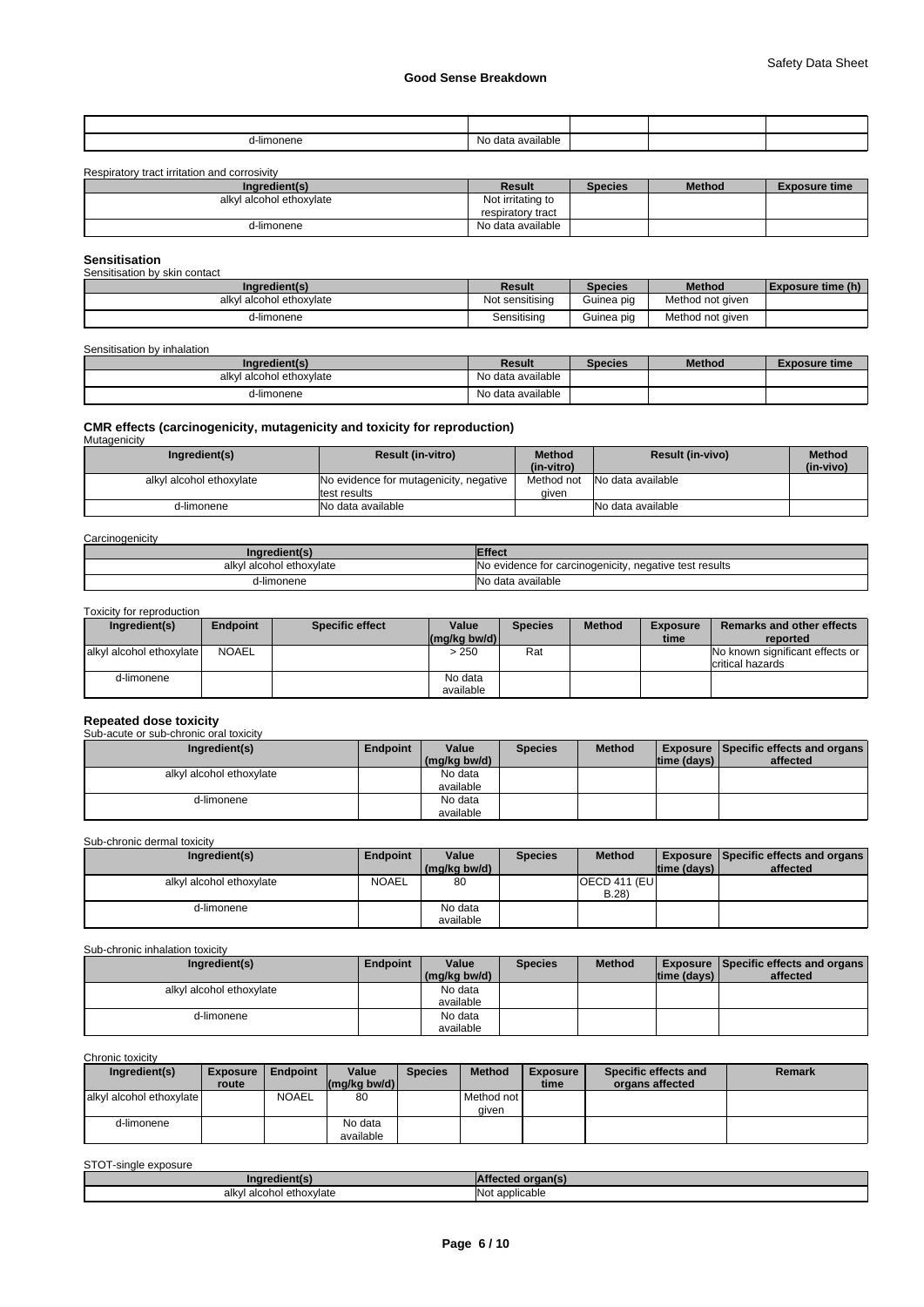| d-limonene | าvailable<br>$\sim$<br>a<br>uata |
|------------|----------------------------------|
|            |                                  |

#### STOT-repeated exposure

| <u>UTOT TUPUAIUA UAPOJATU</u> |                       |  |  |  |  |  |
|-------------------------------|-----------------------|--|--|--|--|--|
| Ingredient(s)                 | d organ(s)<br>'tected |  |  |  |  |  |
| alkvl<br>I alcohol ethoxvlate | Not applicable        |  |  |  |  |  |
| d-limonene                    | INo data available    |  |  |  |  |  |

# **Aspiration hazard**

Substances with an aspiration hazard (H304), if any, are listed in section 3. If relevant, see section 9 for dynamic viscosity and relative density of the product.

### **Potential adverse health effects and symptoms**

Effects and symptoms related to the product, if any, are listed in subsection 4.2.

# **SECTION 12: Ecological information**

#### **12.1 Toxicity**

No data is available on the mixture.

Substance data, where relevant and available, are listed below:

# **Aquatic short-term toxicity** Aquatic short-term toxicity - fish

| Ingredient(s)            | <b>Endpoint</b> | Value<br>(mg/l) | <b>Species</b> | <b>Method</b>     | <b>Exposure</b><br>time (h) |
|--------------------------|-----------------|-----------------|----------------|-------------------|-----------------------------|
| alkyl alcohol ethoxylate | $\sim$<br>LC 50 |                 | Fish           | OECD 203 (EU C.1) | 96                          |
| d-limonene               | $\sim$<br>LC 50 | 0.72            | Pimephales     | OECD 203 (EU C.1) | 96                          |
|                          |                 |                 | promelas       |                   |                             |

Aquatic short-term toxicity - crustacea

| Ingredient(s)            | Endpoint         | Value<br>(mg/l) | <b>Species</b>          | <b>Method</b>     | <b>Exposure</b><br>time (h) |
|--------------------------|------------------|-----------------|-------------------------|-------------------|-----------------------------|
| alkyl alcohol ethoxylate | EC 50            | гΩ<br>ن. ب      | Daphnia<br>magna Straus | 92/69/EEC         | 48                          |
| d-limonene               | EC <sub>50</sub> | 0.36            | Daphnia<br>magna Straus | OECD 202 (EU C.2) | 48                          |

Aquatic short-term toxicity - algae

| Ingredient(s)            | <b>Endpoint</b> | Value<br>(mg/l) | <b>Species</b> | <b>Method</b>     | <b>Exposure</b><br>time (h)          |
|--------------------------|-----------------|-----------------|----------------|-------------------|--------------------------------------|
| alkyl alcohol ethoxylate | EC 50           | $.4 - 47$       | Not specified  | 92/69/EEC         | $\overline{\phantom{a}}$<br><u>_</u> |
| d-limonene               | $Er$ C 50       | 150             | Desmodesmus    | OECD 201 (EU C.3) | $\overline{\phantom{a}}$<br>∼        |
|                          |                 |                 | subspicatus    |                   |                                      |

#### Aquatic short-term toxicity - marine species

| Ingredient(s)            | <b>Endpoint</b> | Value     | <b>Species</b> | <b>Method</b> | <b>Exposure</b> |  |
|--------------------------|-----------------|-----------|----------------|---------------|-----------------|--|
|                          |                 | (mg/l)    |                |               | time (days)     |  |
| alkyl alcohol ethoxylate |                 | No data   |                |               |                 |  |
|                          |                 | available |                |               |                 |  |
| d-limonene               |                 | No data   |                |               |                 |  |
|                          |                 | available |                |               |                 |  |

| Impact on sewage plants - toxicity to bacteria |          |                      |                 |                  |                         |  |  |  |  |
|------------------------------------------------|----------|----------------------|-----------------|------------------|-------------------------|--|--|--|--|
| Ingredient(s)                                  | Endpoint | Value<br>(mg/l)      | <b>Inoculum</b> | <b>Method</b>    | <b>Exposure</b><br>time |  |  |  |  |
| alkyl alcohol ethoxylate                       | EC 50    | >140                 | Bacteria        | Method not given |                         |  |  |  |  |
| d-limonene                                     |          | No data<br>available |                 |                  |                         |  |  |  |  |

#### **Aquatic long-term toxicity** name res<br>atic long-t

| Ingredient(s)            | Endpoint | Value<br>(mg/l)      | <b>Species</b> | <b>Method</b>       | <b>Exposure</b><br>time | <b>Effects observed</b> |
|--------------------------|----------|----------------------|----------------|---------------------|-------------------------|-------------------------|
| alkyl alcohol ethoxylate | EC 10    | 8983                 | Not specified  | Method not<br>aiven | $21 \text{ day}(s)$     |                         |
| d-limonene               |          | No data<br>available |                |                     |                         |                         |

Aquatic long-term toxicity - crustacea

| Ingredient(s)            | Endpoint | Value<br>(mg/l)      | <b>Species</b>   | <b>Method</b>       | <b>Exposure</b><br>time | <b>Effects observed</b> |
|--------------------------|----------|----------------------|------------------|---------------------|-------------------------|-------------------------|
| alkyl alcohol ethoxylate |          | 2579                 | Daphnia<br>maana | Method not<br>aiven | $21$ day(s)             |                         |
| d-limonene               |          | No data<br>available |                  |                     |                         |                         |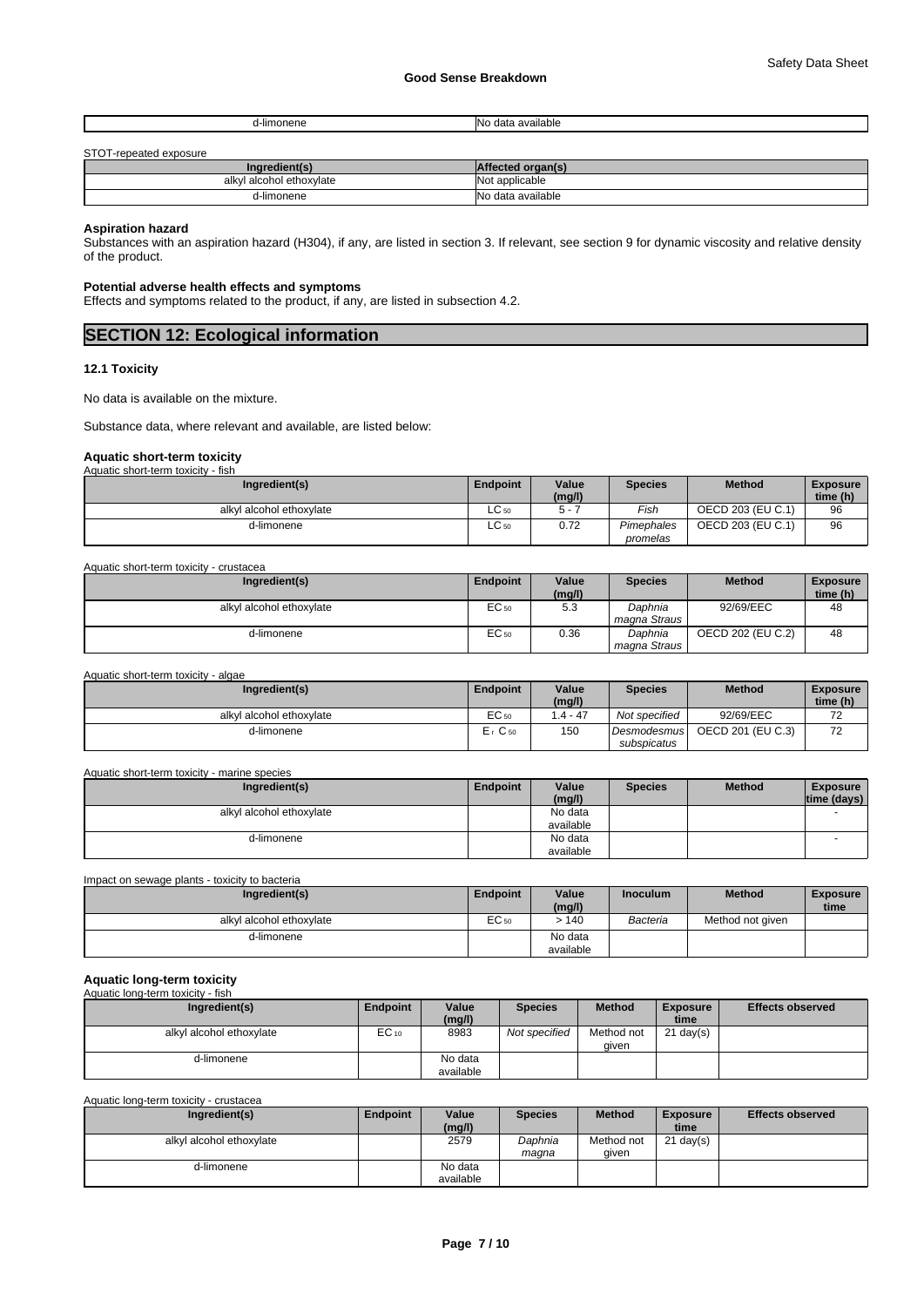Aquatic toxicity to other aquatic benthic organisms, including sediment-dwelling organisms, if available:

| Ingredient(s)            | Endpoint | Value     | <b>Species</b> | <b>Method</b> | <b>Exposure</b> | <b>Effects observed</b> |
|--------------------------|----------|-----------|----------------|---------------|-----------------|-------------------------|
|                          |          | (mg/kg dw |                |               | time (days)     |                         |
|                          |          | sediment) |                |               |                 |                         |
| alkyl alcohol ethoxylate |          | No data   |                |               |                 |                         |
|                          |          | available |                |               |                 |                         |
| d-limonene               |          | No data   |                |               |                 |                         |
|                          |          | available |                |               |                 |                         |

#### **Terrestrial toxicity**

Terrestrial toxicity - soil invertebrates, including earthworms, if available:

| Ingredient(s)            | Endpoint | Value     | <b>Species</b> | <b>Method</b> | <b>Exposure</b>    | <b>Effects observed</b> |
|--------------------------|----------|-----------|----------------|---------------|--------------------|-------------------------|
|                          |          | (mg/kg dw |                |               | $ time$ (days) $ $ |                         |
|                          |          | soil)     |                |               |                    |                         |
| alkyl alcohol ethoxylate |          | No data   |                |               |                    |                         |
|                          |          | available |                |               |                    |                         |
| d-limonene               |          | No data   |                |               |                    |                         |
|                          |          | available |                |               |                    |                         |

Terrestrial toxicity - plants, if available:

| Ingredient(s)            | Endpoint | Value              | <b>Species</b> | <b>Method</b> | <b>Exposure</b>          | <b>Effects observed</b> |
|--------------------------|----------|--------------------|----------------|---------------|--------------------------|-------------------------|
|                          |          | (mg/kg dw<br>soil) |                |               | $ time$ (days) $ $       |                         |
|                          |          |                    |                |               |                          |                         |
| alkyl alcohol ethoxylate |          | No data            |                |               |                          |                         |
|                          |          | available          |                |               |                          |                         |
| d-limonene               |          | No data            |                |               | $\overline{\phantom{a}}$ |                         |
|                          |          | available          |                |               |                          |                         |

#### Terrestrial toxicity - birds, if available:

| Ingredient(s)            | Endpoint | Value     | <b>Species</b> | <b>Method</b> | <b>Exposure</b>    | <b>Effects observed</b> |
|--------------------------|----------|-----------|----------------|---------------|--------------------|-------------------------|
|                          |          |           |                |               | $ time$ (days) $ $ |                         |
| alkyl alcohol ethoxylate |          | No data   |                |               |                    |                         |
|                          |          | available |                |               |                    |                         |
| d-limonene               |          | No data   |                |               | - -                |                         |
|                          |          | available |                |               |                    |                         |

# Terrestrial toxicity - beneficial insects, if available:

| Ingredient(s)            | Endpoint | Value<br>(mg/kg dw<br>soil) | <b>Species</b> | <b>Method</b> | <b>Exposure</b><br>$ time$ (days) $ $ | <b>Effects observed</b> |
|--------------------------|----------|-----------------------------|----------------|---------------|---------------------------------------|-------------------------|
| alkyl alcohol ethoxylate |          | No data<br>available        |                |               | $\overline{\phantom{a}}$              |                         |
| d-limonene               |          | No data<br>available        |                |               | $\overline{\phantom{a}}$              |                         |

# Terrestrial toxicity - soil bacteria, if available:

| Ingredient(s)            | Endpoint | Value              | <b>Species</b> | <b>Method</b> | <b>Exposure</b>          | <b>Effects observed</b> |
|--------------------------|----------|--------------------|----------------|---------------|--------------------------|-------------------------|
|                          |          | (mg/kg dw<br>soil) |                |               | $\lim_{\theta}$ (days)   |                         |
|                          |          |                    |                |               |                          |                         |
| alkyl alcohol ethoxylate |          | No data            |                |               | $\sim$                   |                         |
|                          |          | available          |                |               |                          |                         |
| d-limonene               |          | No data            |                |               | $\overline{\phantom{a}}$ |                         |
|                          |          | available          |                |               |                          |                         |

## **12.2 Persistence and degradability**

**Abiotic degradation**

Abiotic degradation - photodegradation in air, if available:

Abiotic degradation - hydrolysis, if available:

Abiotic degradation - other processes, if available:

| <b>Biodegradation</b>                       |  |
|---------------------------------------------|--|
| Ready biodegradability - aerobic conditions |  |

| Ingredient(s)            | <b>Inoculum</b> | <b>Analytical</b><br>method | <b>DT</b> 50               | <b>Method</b> | <b>Evaluation</b>                      |
|--------------------------|-----------------|-----------------------------|----------------------------|---------------|----------------------------------------|
| alkyl alcohol ethoxylate |                 |                             | 80%                        |               | Method not given Readily biodegradable |
| d-limonene               |                 |                             | <b>80 % in 28 dav(s) I</b> | OECD 301D     | Readily biodegradable                  |

Ready biodegradability - anaerobic and marine conditions, if available:

Degradation in relevant environmental compartments, if available:

# **12.3 Bioaccumulative potential**<br>Partition coefficient n-octanol/water (lo

| Partition coefficient n-octanol/water (log Kow) |                   |               |                                    |        |
|-------------------------------------------------|-------------------|---------------|------------------------------------|--------|
| Ingredient(s)                                   | Value             | <b>Method</b> | <b>Evaluation</b>                  | Remark |
| alkyl alcohol ethoxylate                        | $3.11 - 4.19$     |               |                                    |        |
| d-limonene                                      | No data available |               | High potential for bioaccumulation |        |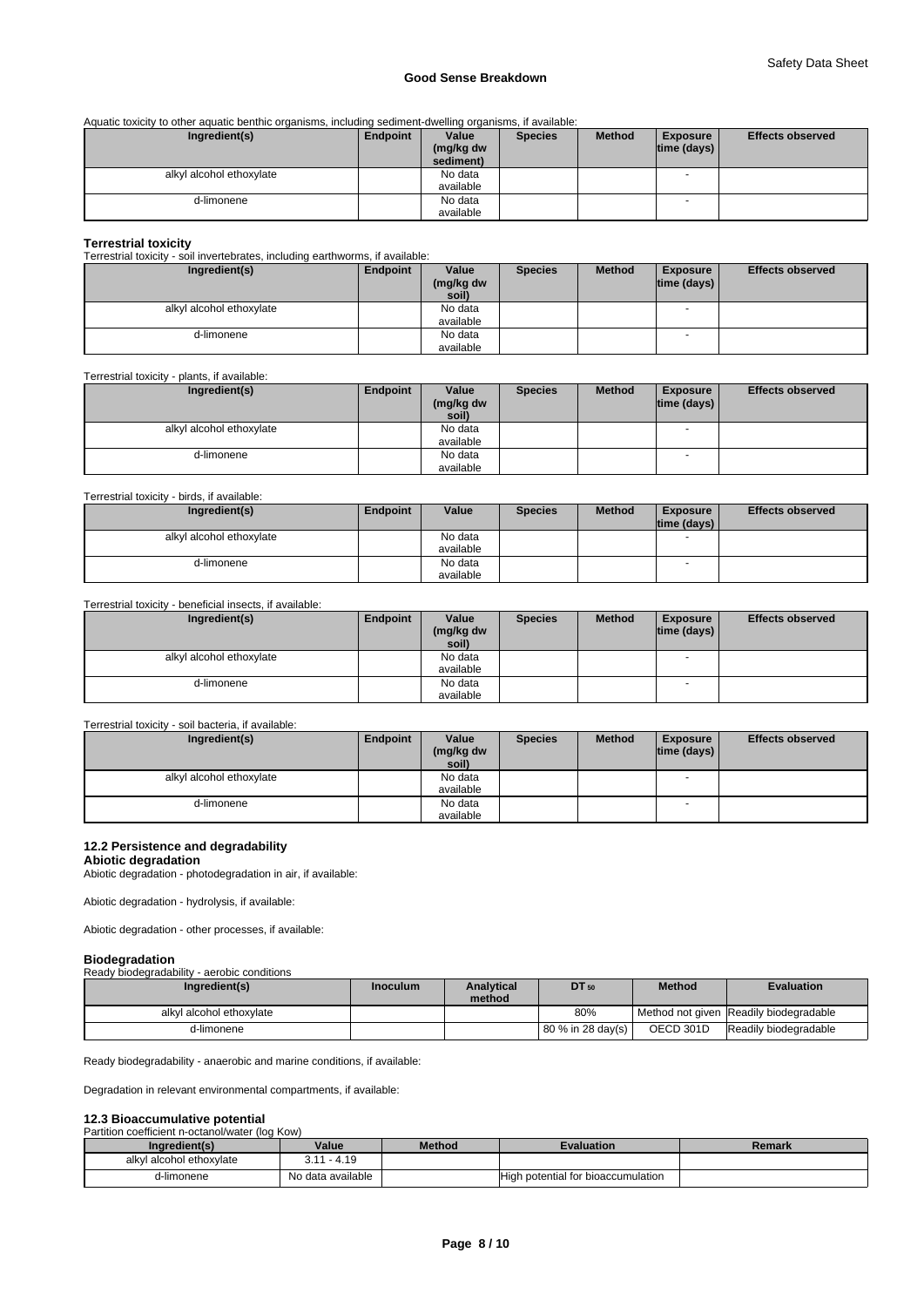Bioconcentration factor (BCF)

| Ingredient(s)             | Value | <b>Species</b> | <b>Method</b>    | Evaluation                         | Remark |
|---------------------------|-------|----------------|------------------|------------------------------------|--------|
| lalkyl alcohol ethoxylate | < 500 |                |                  |                                    |        |
| d-limonene                | 683.1 |                | Method not given | High potential for bioaccumulation |        |

#### **12.4 Mobility in soil**

| Adsorption/Desorption to soil or sediment |                                             |                                                  |               |                       |                                                 |
|-------------------------------------------|---------------------------------------------|--------------------------------------------------|---------------|-----------------------|-------------------------------------------------|
| Ingredient(s)                             | <b>Adsorption</b><br>coefficient<br>Log Koc | <b>Desorption</b><br>coefficient<br>Log Koc(des) | <b>Method</b> | Soil/sediment<br>type | <b>Evaluation</b>                               |
| alkyl alcohol ethoxylate                  | l No data available l                       |                                                  |               |                       | High potential for mobility in<br>soil          |
| d-limonene                                | l No data available l                       |                                                  |               |                       | High potential for mobility in  <br><b>Isoi</b> |

#### **12.5 Results of PBT and vPvB assessment**

Substances that fulfill the criteria for PBT/vPvB, if any, are listed in section 3.

#### **12.6 Other adverse effects**

No other adverse effects known.

## **SECTION 13: Disposal considerations**

| 13.1 Waste treatment methods<br>Waste from residues / unused<br>products: | The concentrated contents or contaminated packaging should be disposed of by a certified handler<br>or according to the site permit. Release of waste to sewers is discouraged. The cleaned packaging<br>material is suitable for energy recovery or recycling in line with local legislation. |
|---------------------------------------------------------------------------|------------------------------------------------------------------------------------------------------------------------------------------------------------------------------------------------------------------------------------------------------------------------------------------------|
| <b>European Waste Cataloque:</b>                                          | 20 01 29 <sup>*</sup> - detergents containing dangerous substances.                                                                                                                                                                                                                            |
| <b>Empty packaging</b>                                                    |                                                                                                                                                                                                                                                                                                |
| <b>Recommendation:</b>                                                    | Dispose of observing national or local regulations.                                                                                                                                                                                                                                            |
| Suitable cleaning agents:                                                 | Water, if necessary with cleaning agent.                                                                                                                                                                                                                                                       |

#### **SECTION 14: Transport information**

**Land transport (ADR/RID), Sea transport (IMDG), Air transport (ICAO-TI / IATA-DGR)** 

**14.1 UN number:** Non-dangerous goods

**14.2 UN proper shipping name:** Non-dangerous goods

**14.3 Transport hazard class(es):** Non-dangerous goods

Class:

**14.4 Packing group:** Non-dangerous goods

**14.5 Environmental hazards:** Non-dangerous goods

**14.6 Special precautions for user:** Non-dangerous goods

**14.7 Transport in bulk according to Annex II of MARPOL and the IBC Code:** Non-dangerous goods

# **SECTION 15: Regulatory information**

#### **15.1 Safety, health and environmental regulations/legislation specific for the substance or mixture**

#### **EU regulations:**

• Regulation (EC) No. 1907/2006 - REACH

• Regulation (EC) No 1272/2008 - CLP

• Regulation (EC) No. 648/2004 - Detergents regulation

**Authorisations or restrictions (Regulation (EC) No 1907/2006, Title VII respectively Title VIII):** Not applicable.

#### **Ingredients according to EC Detergents Regulation 648/2004**

non-ionic surfactants, EDTA and salts thereof example the state of  $\leq$  5 % perfumes, Phenoxyethanol, Limonene, Benzyl Salicylate, Hexyl Cinnamal, Linalool, Citronellol, Butylphenyl Methylpropional, Geraniol, Hydroxyisohexyl 3-Cyclohexene Carboxaldehyde

The surfactant(s) contained in this preparation complies(comply) with the biodegradability criteria as laid down in Regulation (EC) No. 648/2004 on detergents. Data to support this assertion are held at the disposal of the competent authorities of the Member States and will be made available to them, at their direct request or at the request of a detergent manufacturer.

## **15.2 Chemical safety assessment**

A chemical safety assessment has not been carried out on the mixture

#### **SECTION 16: Other information**

*The information in this document is based on our best present knowledge. However, it does not constitute a guarantee for any specific product features and does not establish a legally binding contract*